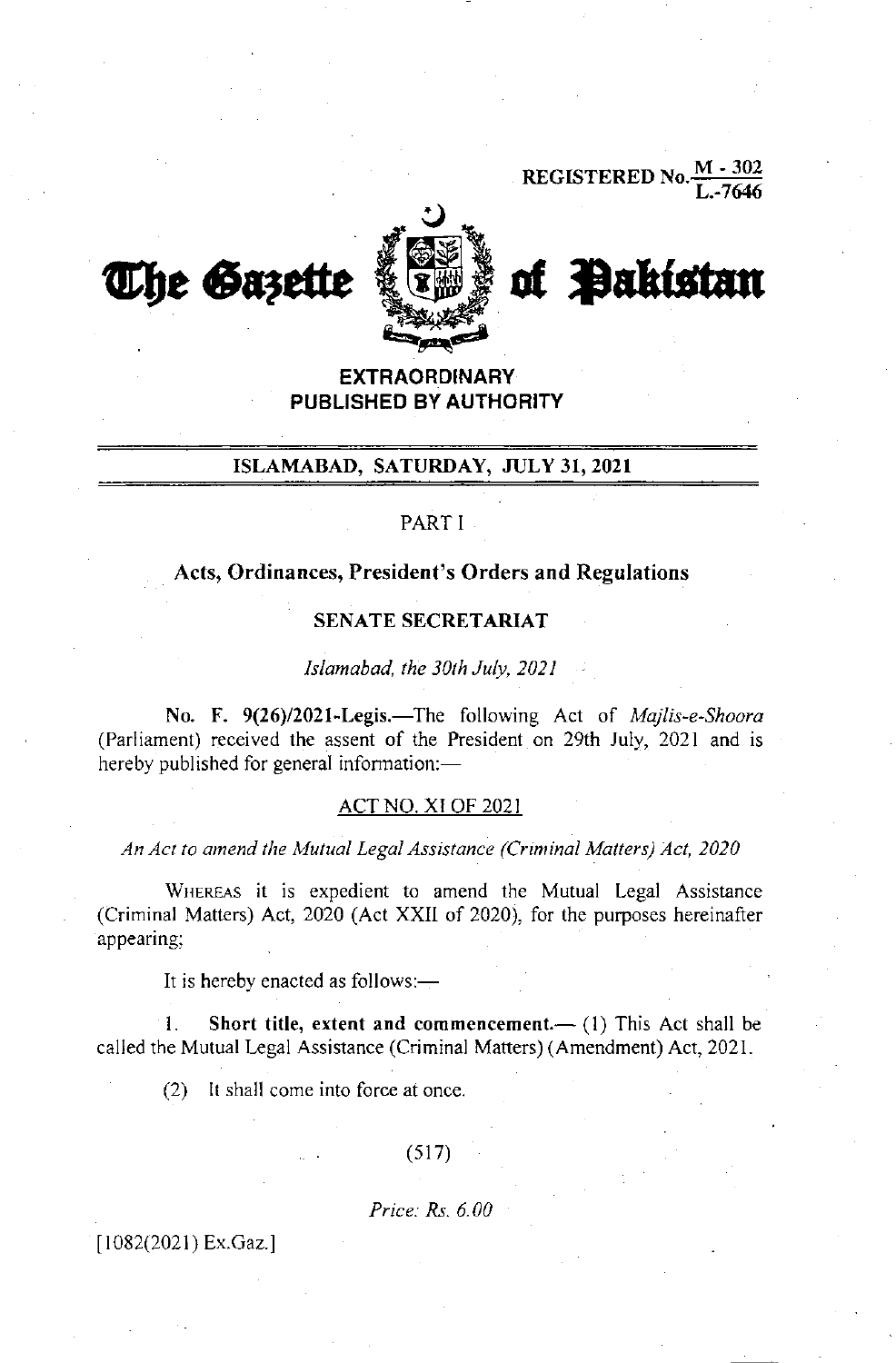2. Amendment of section 2, Act XXII of 2020.-- In the Mutual Legal Assistance (Criminal Matters) Act 2020 (Act XXII of 2020), hereinafter referred to as the said Act, in section  $2,$ —

- (i) for clause (c), the following shall be substituted, namely:—
	- "(c) "central authority" means the secretary ro rhe Ministry of lnterior, Govemment of the Islamic Republic of Pakistan;";
- (ii) in clause (i), for the word "after", the words "or for the property derived or obtained directly or indirectly from the offence of money laundering or property of corresponding value whether or not the order is based on", shall be substituted."; ar.d
- (iii) for clause (I), the following shall be substituted, namely:—
	- "(l) "criminal offence" means an offence punisrable under the Pakistan Penal code (Act XLV of 1860) or urder any law for the time being in force in Pakistan or an offence against law of a foreign country which is subject matter of mutual legal assistance arrangements;".

3. section  $4, -$ Amendment of section 4, Act XXII of 2020.—In the said Act, in

(i) after sub-section (1), the following new sub-section shall be inserted, namely:-

" $(1A)$  All the request of mutual legal assistance shall be processed and decided by the central authority expeditiously. '; and

- (ii) in sub-section  $(2)$ ,—
	- (a) in clause (a), for the word "offence", the word "matter" shall be substituted; and
	- (b) in clause (b), for the word "offence", the wc'd "matter" shall be substituted.

Amendment of section 5, Act XXII of  $2020$ . -- In the said Act, in section 5, in sub-section  $(1)$ , for the colon, a full-stop shall be substituted and thereafter the existing proviso shall be omitted.

5. Amendment of section 8, Act XXII of  $2020$ . In the said Act, in section 8, in sub-section  $(1)$ , for the words "investigations commenced or proceedings instituted", the words "criminal matrers", shall be s ubstituted.

6. Amendment of section 17, Act XXII of 2020.—In the said Act, in section 17, in sub-section (1), clause (d) shall be omitted.